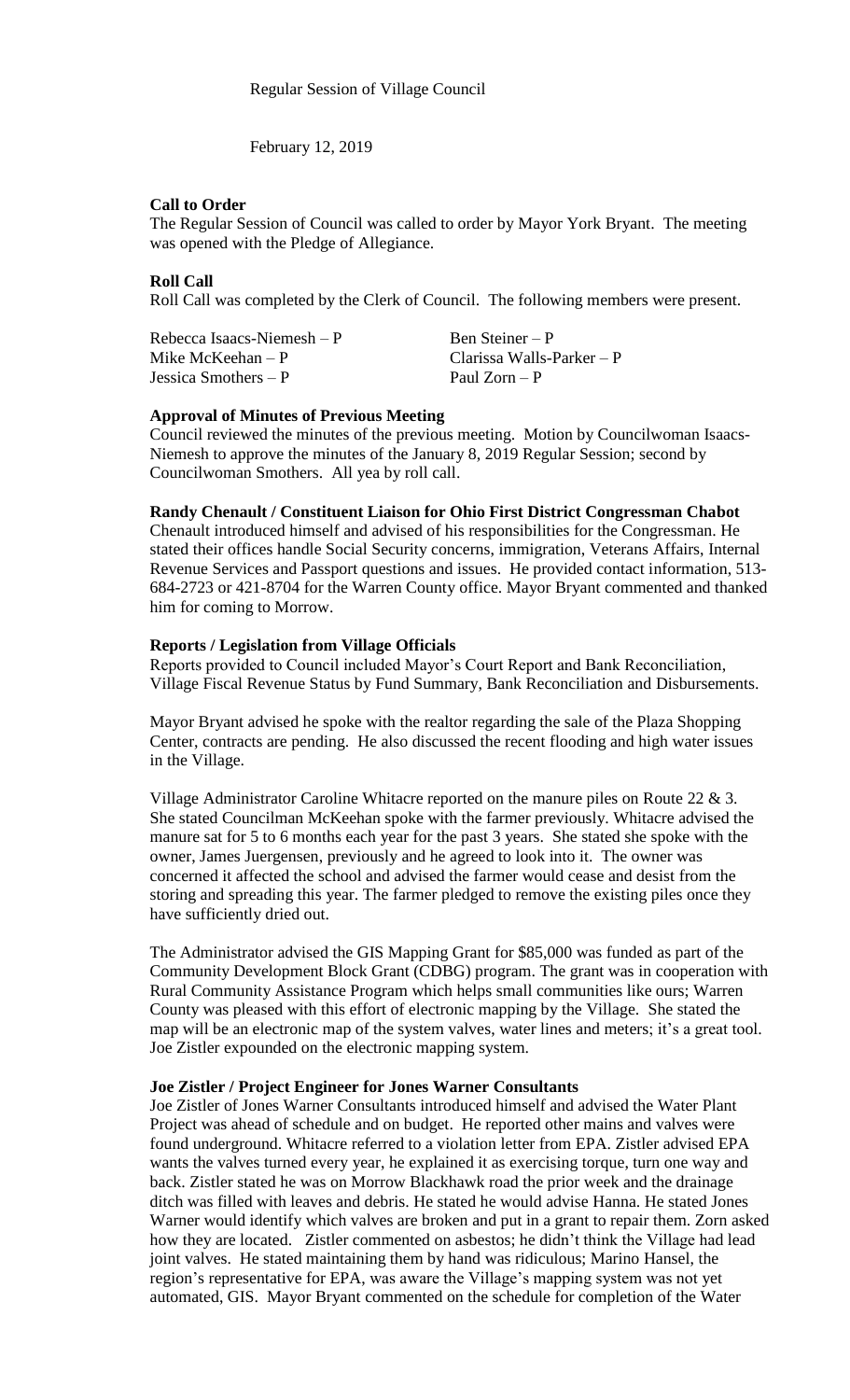February 12, 2019

Plant Project. Zistler stated all pipes and electrical are ripped out; contractor is ahead of schedule on the building. The retention pipe and sanitary are done. He advised the contractor stated he will be finished early.

## **Reports / Legislation from Village Officials Cont'd**

Councilwoman Walls-Parker posed a question on the bridge at Woodville near Flatrock. Fiscal Officer Tina Powell advised the County Engineer was contacted. Police Chief Kilburn asked about the concern related to the bridge; he stated it belongs to the County. Walls-Parker stated the problem is where the road connects to the bridge. Powell advised she would contact the County Engineer again. The Mayor commented on County maintenance. Chief Kilburn stated the culvert is our problem per the county Engineer. The Mayor stated the Village would apply cold patch.

Smothers distributed the Ohio Villages Officer's Handbook, informational handbooks from the Auditor of State, to Council members. She stated she worked with the Village Solicitor to acquire the information and highlighted the contents. Kaspar advised the handbook is from David Yost and available online under the Ohio Revised Code.

Councilman McKeehan inquired about Todd's Fork Reserve. He asked if the pot holes were filled. Mayor Bryant responded yes. Solicitor Kaspar stated he researched Auditor's records regarding Todd's Fork Reserve. He stated we are looking at options, trying to locate an initial PUD, Performance Bond or Letter of Credit. We want to resolve the situation. We are sympathetic. He stated he would continue to research along with the Clerk of Council. Mayor Bryant commented. Discussion followed. McKeehan asked what happened initially. Joe McReynolds, a resident of Todd's fork Reserve, responded. He stated the developer filed bankruptcy. Chief Kilburn provided information from Warren County's website, a 1980 plat map of Todd's Fork Reserve. Kaspar advised the Village would work with the Congressman's office to see if relief is available; we want a remedy. McReynolds discussed the road not being built to standards. Kaspar further discussed the issue and time parameters. Another resident referenced the County Engineer. Discussion followed. Kaspar stated we may find a resolution to get the road dedicated and follow that path. The residents thanked the Village for the snow removal, but stated they were concerned about the dirt and debris left behind, about ½ ton of dirt. The Mayor advised the Village would remove any debris left behind. He stated the Police Chief used a front end loader to remove the snow on the road. The Mayor discussed grants and their availability. Discussion followed.

Isaacs-Niemesh stated there are pot holes everywhere that must be filled. Walls-Parker asked for details concerning the developer's bankruptcy. Discussion followed. Kaspar spoke about developments and HOA's, etc. He expressed concern. Kaspar stated there should have been a Performance Bond; we haven't located one yet. Kaspar stated he was unsure where the ball was dropped. A Todd's Fork Reserve resident stated one lot was sold at Sherriff's Auction on Monday. He asked the residents of the development to return the following month. Bev Massey asked about the Sheriff's sale for the lot. Kaspar responded.

Zorn reported on the Tree Board Meeting. He also advised there were several complaints regarding lighting at the intersection of Highlawn and Houston. He advised there is one light needed at the intersection. He stated Duke Energy stated the cost was \$10 per light; this is the area near the old VFW. Discussion followed.

The Fiscal Officer presented a water leak adjustment request for the Car Wash. She stated the lines froze and pipes were replaced. She stated the average usage was 10,533 and usage for the bill in question was over 74,000. The owner is asking for a \$190.40 reduction.

Motion by Zorn to approve the reduction; second by Councilman Steiner. All yea.

Kaspar read a pending Resolution authorizing the Village to purchase salt through the Warren County Engineer's Office for 2019 to 2020.